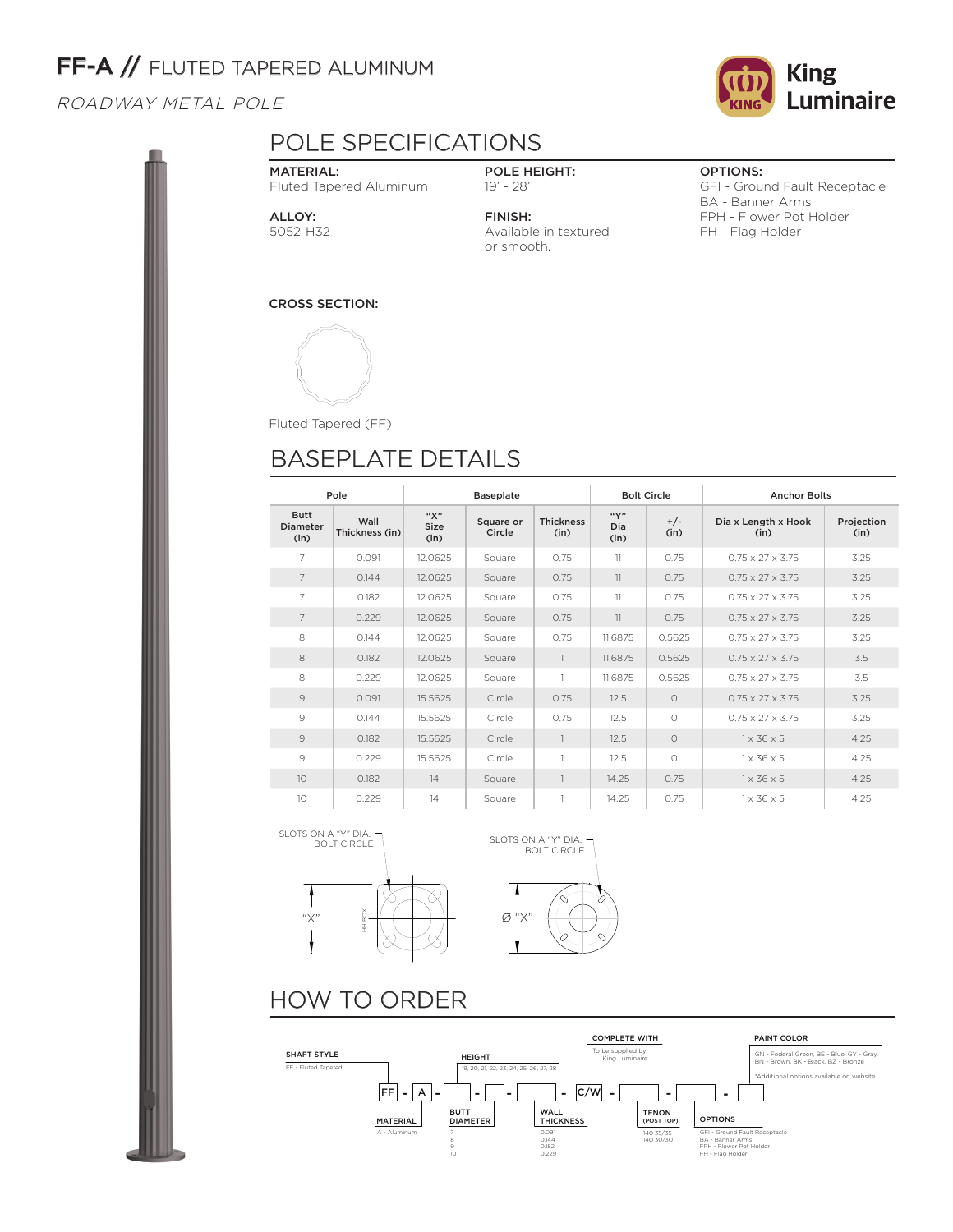FF ALUMINUM // Pole Details

FF ALUMINUM // Pole Details

## SHAFT DETAILS **SHAFT DETAILS**

| <b>Nominal Mounting</b><br>Height (ft) | <b>Catalog Code</b> | Alloy    | <b>Butt</b><br>(in) | Tip<br>(in) | <b>Wall Thickness (in)</b> | Handhole                        | Wt.<br>$(lbs)*$ |
|----------------------------------------|---------------------|----------|---------------------|-------------|----------------------------|---------------------------------|-----------------|
| 19                                     | FF-A-19-7-0.144     | 5052-H32 | $\overline{7}$      | 4.34        | 0.144                      | 3" x 5" Reinforced (MIN 14" AG) | 65.0            |
|                                        | FF-A-19-7-0.182     | 5052-H32 | 7                   | 4.34        | 0.182                      | 3" x 5" Reinforced (MIN 14" AG) | 79.0            |
|                                        | FF-A-19-7-0.229     | 5052-H32 | $\overline{7}$      | 4.34        | 0.229                      | 3" x 5" Reinforced (MIN 14" AG) | 96.0            |
| 20                                     | FF-A-20-7-0.144     | 5052-H32 | 7                   | 4.2         | 0.144                      | 3" x 5" Reinforced (MIN 14" AG) | 67.0            |
|                                        | FF-A-20-7-0.182     | 5052-H32 | $\overline{7}$      | 4.2         | 0.182                      | 3" x 5" Reinforced (MIN 14" AG) | 81.0            |
|                                        | FF-A-20-7-0.229     | 5052-H32 | 7                   | 4.2         | 0.229                      | 3" x 5" Reinforced (MIN 14" AG) | 99.0            |
|                                        | FF-A-20-8-0.144     | 5052-H32 | 8                   | 5.2         | 0.144                      | 3" x 5" Reinforced (MIN 14" AG) | 78.0            |
|                                        | FF-A-20-8-0.182     | 5052-H32 | 8                   | 5.2         | 0.182                      | 3" x 5" Reinforced (MIN 14" AG) | 98.0            |
|                                        | FF-A-20-8-0.229     | 5052-H32 | 8                   | 5.2         | 0.229                      | 3" x 5" Reinforced (MIN 14" AG) | 119.0           |
| 21                                     | FF-A-21-7-0.182     | 5052-H32 | 7                   | 4.06        | 0.182                      | 3" x 5" Reinforced (MIN 14" AG) | 84.0            |
|                                        | FF-A-21-7-0.229     | 5052-H32 | $\overline{7}$      | 4.06        | 0.229                      | 3" x 5" Reinforced (MIN 14" AG) | 102.0           |
|                                        | FF-A-21-8-0.144     | 5052-H32 | 8                   | 5.06        | 0.144                      | 3" x 5" Reinforced (MIN 14" AG) | 80.0            |
|                                        | FF-A-21-8-0.182     | 5052-H32 | 8                   | 5.06        | 0.182                      | 3" x 5" Reinforced (MIN 14" AG) | 101.0           |
|                                        | FF-A-21-8-0.229     | 5052-H32 | 8                   | 5.06        | 0.229                      | 3" x 5" Reinforced (MIN 14" AG) | 123.0           |
|                                        | FF-A-21-9-0.091     | 5052-H32 | 9                   | 6.06        | 0.091                      | 3" x 5" Reinforced (MIN 16" AG) | 65.0            |
|                                        | FF-A-21-9-0.144     | 5052-H32 | 9                   | 6.06        | 0.144                      | 3" x 5" Reinforced (MIN 16" AG) | 94.0            |
|                                        | FF-A-21-9-0.182     | 5052-H32 | 9                   | 6.06        | 0.182                      | 3" x 5" Reinforced (MIN 16" AG) | 119.0           |
|                                        | FF-A-21-9-0.229     | 5052-H32 | $\mathcal{G}$       | 6.06        | 0.229                      | 3" x 5" Reinforced (MIN 16" AG) | 144.0           |
| 22                                     | FF-A-22-8-0.144     | 5052-H32 | 8                   | 4.92        | 0.144                      | 3" x 5" Reinforced (MIN 14" AG) | 83.0            |
|                                        | FF-A-22-8-0.182     | 5052-H32 | 8                   | 4.92        | 0.182                      | 3" x 5" Reinforced (MIN 14" AG) | 104.0           |
|                                        | FF-A-22-8-0.229     | 5052-H32 | 8                   | 4.92        | 0.229                      | 3" x 5" Reinforced (MIN 14" AG) | 127.0           |
|                                        | FF-A-22-9-0.144     | 5052-H32 | $\mathcal{G}$       | 5.92        | 0.144                      | 3" x 5" Reinforced (MIN 16" AG) | 97.0            |
|                                        | FF-A-22-9-0.182     | 5052-H32 | $\overline{9}$      | 5.92        | 0.182                      | 3" x 5" Reinforced (MIN 16" AG) | 123.0           |
|                                        | FF-A-22-9-0.229     | 5052-H32 | $\mathcal{Q}$       | 5.92        | 0.229                      | 3" x 5" Reinforced (MIN 16" AG) | 149.0           |
| 23                                     | FF-A-23-8-0.144     | 5052-H32 | 8                   | 4.78        | 0.144                      | 3" x 5" Reinforced (MIN 14" AG) | 85.0            |
|                                        | FF-A-23-8-0.182     | 5052-H32 | 8                   | 4.78        | 0.182                      | 3" x 5" Reinforced (MIN 14" AG) | 107.0           |
|                                        | FF-A-23-8-0.229     | 5052-H32 | 8                   | 4.78        | 0.229                      | 3" x 5" Reinforced (MIN 14" AG) | 130.0           |
|                                        | FF-A-23-9-0.144     | 5052-H32 | 9                   | 5.78        | 0.144                      | 3" x 5" Reinforced (MIN 16" AG) | 100.0           |
|                                        | FF-A-23-9-0.182     | 5052-H32 | $\mathcal{G}$       | 5.78        | 0.182                      | 3" x 5" Reinforced (MIN 16" AG) | 127.0           |
|                                        | FF-A-23-9-0.229     | 5052-H32 | 9                   | 5.78        | 0.229                      | 3" x 5" Reinforced (MIN 16" AG) | 154.0           |
| 24                                     | FF-A-24-8-0.182     | 5052-H32 | 8                   | 4.64        | 0.182                      | 3" x 5" Reinforced (MIN 14" AG) | 110.0           |
|                                        | FF-A-24-8-0.229     | 5052-H32 | 8                   | 4.64        | 0.229                      | 3" x 5" Reinforced (MIN 14" AG) | 134.0           |
|                                        | FF-A-24-9-0.144     | 5052-H32 | $\mathcal{Q}$       | 5.64        | 0.144                      | 3" x 5" Reinforced (MIN 16" AG) | 103.0           |
|                                        | FF-A-24-9-0.182     | 5052-H32 | $\circ$             | 5.64        | 0.182                      | 3" x 5" Reinforced (MIN 16" AG) | 130.0           |
|                                        | FF-A-24-9-0.229     | 5052-H32 | 9                   | 5.64        | 0.229                      | 3" x 5" Reinforced (MIN 16" AG) | 158.0           |
| 25                                     | FF-A-25-8-0.182     | 5052-H32 | 8                   | 4.5         | 0.182                      | 3" x 5" Reinforced (MIN 14" AG) | 113.0           |
|                                        | FF-A-25-8-0.229     | 5052-H32 | 8                   | 4.5         | 0.229                      | 3" x 5" Reinforced (MIN 14" AG) | 138.0           |
|                                        | FF-A-25-9-0.144     | 5052-H32 | 9                   | 5.5         | 0.144                      | 3" x 5" Reinforced (MIN 16" AG) | 106.0           |
|                                        | FF-A-25-9-0.182     | 5052-H32 | 9                   | 5.5         | 0.182                      | 3" x 5" Reinforced (MIN 16" AG) | 134.0           |
|                                        | FF-A-25-9-0.229     | 5052-H32 | 9                   | 5.5         | 0.229                      | 3" x 5" Reinforced (MIN 16" AG) | 162.0           |
| 26                                     | FF-A-26-8-0.229     | 5052-H32 | 8                   | 4.36        | 0.229                      | 3" x 5" Reinforced (MIN 14" AG) | 141.O           |
|                                        | FF-A-26-9-0.144     | 5052-H32 | 9                   | 5.36        | 0.144                      | 3" x 5" Reinforced (MIN 16" AG) | 108.0           |
|                                        | FF-A-26-9-0.182     | 5052-H32 | $\mathcal{Q}$       | 5.36        | 0.182                      | 3" x 5" Reinforced (MIN 16" AG) | 137.0           |
|                                        | FF-A-26-9-0.229     | 5052-H32 | $\circ$             | 5.36        | 0.229                      | 3" x 5" Reinforced (MIN 16" AG) | 167.0           |

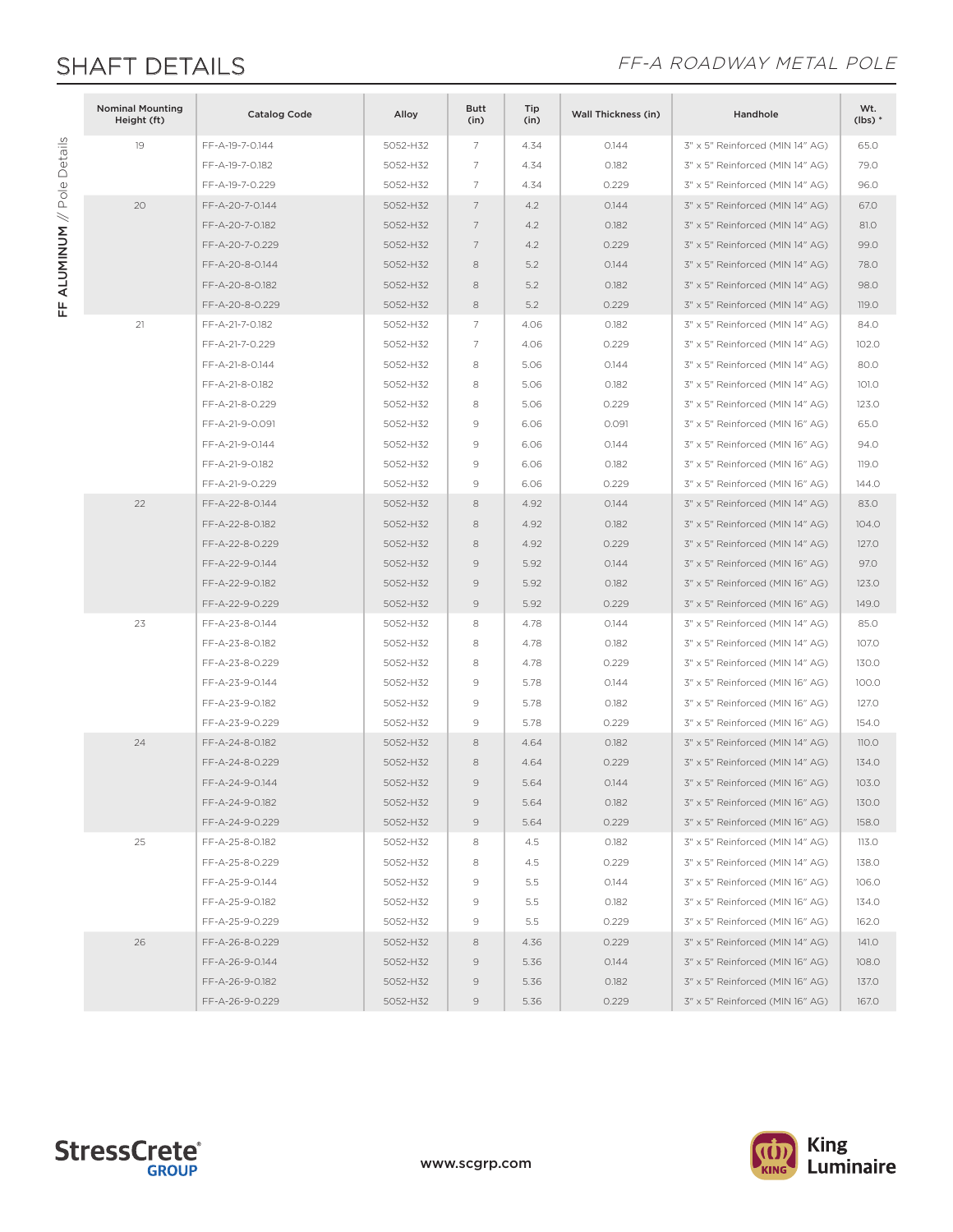## FF-A ROADWAY METAL POLE

|                      | <b>Nominal Mounting</b><br>Height (ft) | <b>Catalog Code</b> | Alloy    | <b>Butt</b><br>(in) | Tip<br>(in) | Wall Thickness (in) | Handhole                        | Wt.<br>$(lbs)*$ |
|----------------------|----------------------------------------|---------------------|----------|---------------------|-------------|---------------------|---------------------------------|-----------------|
| Details              | 27                                     | FF-A-27-8-0.229     | 5052-H32 | 8                   | 4.22        | 0.229               | 3" x 5" Reinforced (MIN 14" AG) | 144.0           |
|                      |                                        | FF-A-27-9-0.182     | 5052-H32 | 9                   | 5.22        | 0.182               | 3" x 5" Reinforced (MIN 16" AG) | 140.0           |
| $\frac{1}{\sqrt{2}}$ |                                        | FF-A-27-9-0.229     | 5052-H32 | 9                   | 5.22        | 0.229               | 3" x 5" Reinforced (MIN 16" AG) | 171.0           |
| $\prec$              |                                        | FF-A-27-10-0.182    | 5052-H32 | 10                  | 6.22        | 0.182               | 3" x 5" Reinforced (MIN 20" AG) | 159.0           |
|                      |                                        | FF-A-27-10-0.229    | 5052-H32 | 10                  | 6.22        | 0.229               | 3" x 5" Reinforced (MIN 20" AG) | 193.0           |
| <b>NUM</b>           | 28                                     | FF-A-28-9-0.182     | 5052-H32 | $\mathcal{Q}$       | 5.08        | 0.182               | 3" x 5" Reinforced (MIN 16" AG) | 144.0           |
| <b>ALUMI</b>         |                                        | FF-A-28-9-0.229     | 5052-H32 | $\mathcal{Q}$       | 5.08        | 0.229               | 3" x 5" Reinforced (MIN 16" AG) | 175.0           |
|                      |                                        | FF-A-28-10-0.182    | 5052-H32 | 10                  | 6.08        | 0.182               | 3" x 5" Reinforced (MIN 20" AG) | 162.0           |
| 뚠                    |                                        | FF-A-28-10-0.229    | 5052-H32 | 10                  | 6.08        | 0.229               | 3" x 5" Reinforced (MIN 20" AG) | 198.0           |

\* Weight includes the pole shaft and baseplate.

# SHAFT LOADING

|                     |                     |                   |                   |                    | Design Information // AASHTO LTS-6, Latest Revision ** |                   |                   |                    |                   |                          |                   |
|---------------------|---------------------|-------------------|-------------------|--------------------|--------------------------------------------------------|-------------------|-------------------|--------------------|-------------------|--------------------------|-------------------|
| Nominal<br>Mounting | <b>Catalog Code</b> |                   | 90 MPH            |                    | <b>100 MPH</b>                                         |                   | <b>110 MPH</b>    | <b>120 MPH</b>     |                   | <b>150 MPH</b>           |                   |
| Height (ft)         |                     | Max EPA<br>(sqft) | Max Load<br>(lbs) | Max EPA<br>(sq ft) | Max Load<br>(lbs)                                      | Max EPA<br>(sqft) | Max Load<br>(lbs) | Max EPA<br>(sq ft) | Max Load<br>(lbs) | Max EPA<br>(sq ft)       | Max Load<br>(lbs) |
| 19                  | FF-A-19-7-0.144     | 3.9               | 200               | 2.7                | 200                                                    | 2.0               | 200               | 1.5                | 200               | 0.6                      | 200               |
|                     | FF-A-19-7-0.182     | 5.5               | 200               | 4.0                | 200                                                    | 3.1               | 200               | 2.4                | 200               | 1.2                      | 200               |
|                     | FF-A-19-7-0.229     | 6.8               | 200               | 5.1                | 200                                                    | 3.9               | 200               | 3.1                | 200               | 1.7                      | 200               |
| 20                  | FF-A-20-7-0.144     | 3.3               | 200               | 2.1                | 200                                                    | 1.4               | 200               | 1.0                | 200               | $\overline{\phantom{a}}$ | $\sim$            |
|                     | FF-A-20-7-0.182     | 4.7               | 200               | 3.3                | 200                                                    | 2.4               | 200               | 1.9                | 200               | 0.8                      | 200               |
|                     | FF-A-20-7-0.229     | 6.0               | 200               | 4.3                | 200                                                    | 3.3               | 200               | 2.6                | 200               | 1.3                      | 200               |
|                     | FF-A-20-8-0.144     | 5.8               | 200               | 4.4                | 200                                                    | 3.4               | 200               | 2.7                | 200               | 1.3                      | 200               |
|                     | FF-A-20-8-0.182     | 7.9               | 200               | 6.1                | 200                                                    | 4.9               | 200               | 3.9                | 200               | 2.1                      | 200               |
|                     | FF-A-20-8-0.229     | 9.2               | 200               | 7.2                | 200                                                    | 5.7               | 200               | 4.6                | 200               | 2.5                      | 200               |
| 21                  | FF-A-21-7-0.182     | 4.0               | 200               | 2.7                | 200                                                    | 1.9               | 200               | 1.4                | 200               | 0.5                      | 200               |
|                     | FF-A-21-7-0.229     | 5.2               | 200               | 3.7                | 200                                                    | 2.7               | 200               | 2.0                | 200               | 0.9                      | 200               |
|                     | FF-A-21-8-0.144     | 4.9               | 200               | 3.7                | 200                                                    | 2.8               | 200               | 2.2                | 200               | 0.9                      | 200               |
|                     | FF-A-21-8-0.182     | 6.9               | 200               | 5.3                | 200                                                    | 4.2               | 200               | 3.3                | 200               | 1.7                      | 200               |
|                     | FF-A-21-8-0.229     | 8.2               | 200               | 6.3                | 200                                                    | 5.0               | 200               | 4.0                | 200               | 2.1                      | 200               |
|                     | FF-A-21-9-0.091     | 3.4               | 200               | 2.5                | 200                                                    | 1.8               | 200               | 1.3                | 200               | $\overline{\phantom{a}}$ | $\sim$            |
|                     | FF-A-21-9-0.144     | 7.9               | 200               | 6.2                | 200                                                    | 4.9               | 200               | 3.9                | 200               | 1.8                      | 200               |
|                     | FF-A-21-9-0.182     | 10.6              | 300               | 8.4                | 200                                                    | 6.8               | 200               | 5.5                | 200               | 2.9                      | 200               |
|                     | FF-A-21-9-0.229     | 11.8              | 300               | 9.4                | 200                                                    | 7.5               | 200               | 6.1                | 200               | 3.2                      | 200               |
| 22                  | FF-A-22-8-0.144     | 4.2               | 200               | 3.1                | 200                                                    | 2.3               | 200               | 1.7                | 200               | 0.6                      | 200               |
|                     | FF-A-22-8-0.182     | 6.0               | 200               | 4.6                | 200                                                    | 3.5               | 200               | 2.8                | 200               | 1.3                      | 200               |
|                     | FF-A-22-8-0.229     | 7.3               | 200               | 5.6                | 200                                                    | 4.3               | 200               | 3.4                | 200               | 1.7                      | 200               |
|                     | FF-A-22-9-0.144     | 7.0               | 200               | 5.4                | 200                                                    | 4.2               | 200               | 3.3                | 200               | 1.4                      | 200               |
|                     | FF-A-22-9-0.182     | 9.6               | 200               | 7.5                | 200                                                    | 6.0               | 200               | 4.8                | 200               | 2.4                      | 200               |
|                     | FF-A-22-9-0.229     | 10.7              | 300               | 8.4                | 200                                                    | 6.7               | 200               | 5.4                | 200               | 2.8                      | 200               |
| 23                  | FF-A-23-8-0.144     | 3.5               | 200               | 2.4                | 200                                                    | 1.8               | 200               | 1.3                | 200               | $\overline{\phantom{a}}$ |                   |
|                     | FF-A-23-8-0.182     | 5.2               | 200               | 3.9                | 200                                                    | 3.0               | 200               | 2.3                | 200               | 1.0                      | 200               |
|                     | FF-A-23-8-0.229     | 6.4               | 200               | 4.8                | 200                                                    | 3.7               | 200               | 2.9                | 200               | 1.4                      | 200               |
|                     | FF-A-23-9-0.144     | 6.2               | 200               | 4.7                | 200                                                    | 3.6               | 200               | 2.8                | 200               | 1.1                      | 200               |
|                     | FF-A-23-9-0.182     | 8.6               | 200               | 6.7                | 200                                                    | 5.3               | 200               | 4.2                | 200               | 2.1                      | 200               |
|                     | FF-A-23-9-0.229     | 9.7               | 200               | 7.6                | 200                                                    | 6.0               | 200               | 4.8                | 200               | 2.4                      | 200               |





FF ALUMINUM // Loading **FF ALUMINUM // <code>Loading</code>**